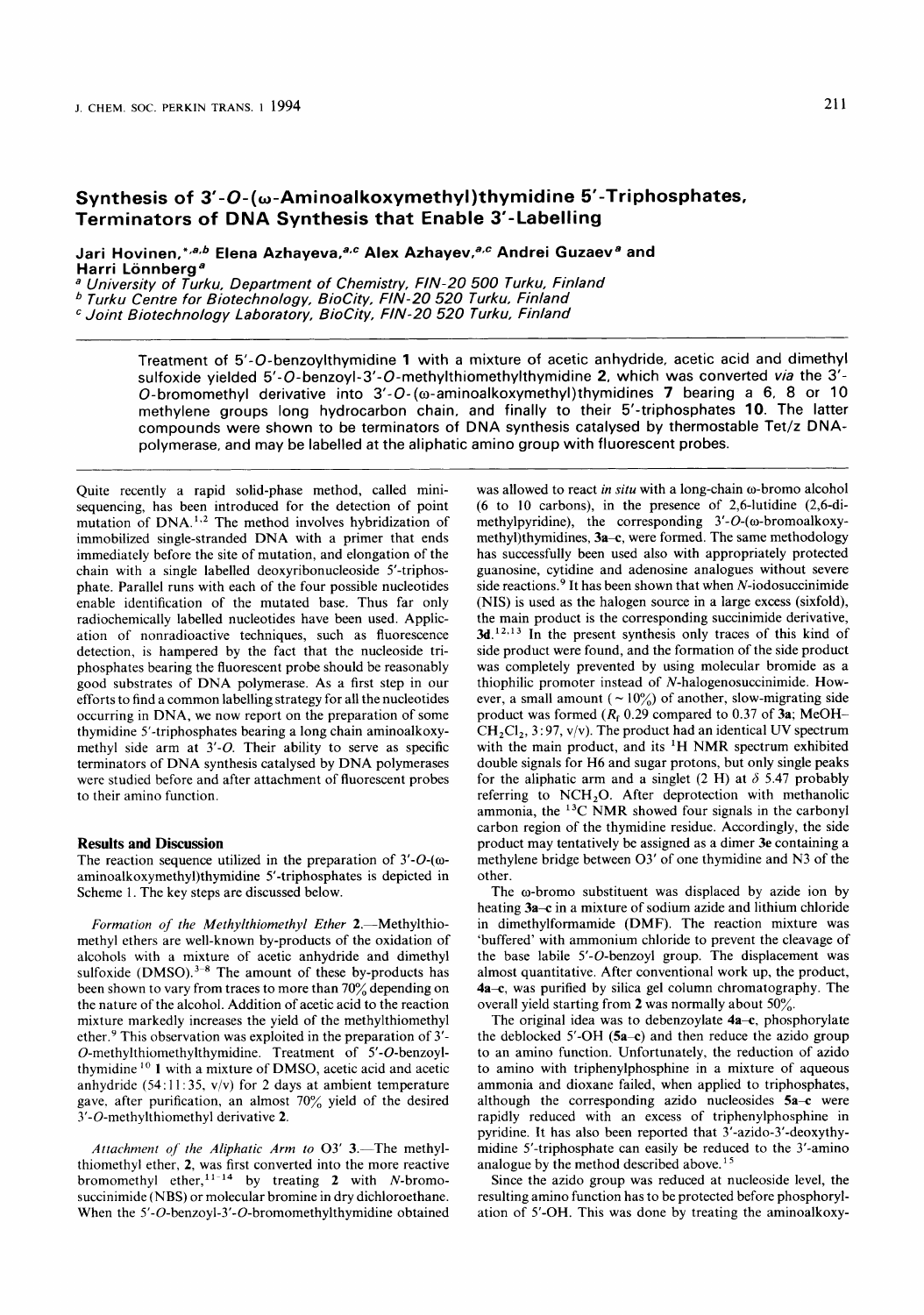

**Scheme 1** Reagents and conditions: i, AcOH-Ac<sub>2</sub>O, DMSO; ii, NBS or Br<sub>2</sub>, ClCH<sub>2</sub>CH<sub>2</sub>Cl; iii, Br(CH<sub>2</sub>)<sub>n</sub>OH, lutidine; iv, N<sub>3</sub><sup>-</sup>, DMF; v, NH3-MeOH; **vi,** *(a)* Ph,P, pyridine *(b)* NH, (as.); vii, CF,CO,Me, DMF; viii, *(a)* PO(triazole),-MeCN (b) P,O,-DMF **(c) H,O;** ix, NH,(aq.); **x,** FITC, pH 10



methyl nucleosides **7a-c** with an excess of methyl trifluoroacetate in dry DMF. When the ester was dry and freshly distilled, the reaction was quantitative and the product **8a-c**  was easily isolated on a short silica gel column.

Synthesis of 5'-Triphosphates.-A modification of the method of Otvös et al.<sup>16</sup> was applied to the preparation of the nucleoside 5'-triphosphates, **9a-c.** According to the original method, the nucleoside is allowed to react with phosphorus oxychloride in dry trimethyl phosphate, and the intermediate formed is treated in situ with bis(tributylammonium) pyrophosphate. Unfortunately, phosphorylation of the nucleoside with POCl<sub>3</sub> requires a prolonged treatment, and hence the hydrogen chloride liberated may cleave the acetal linkage in **8a-c.** To avoid this, a slightly different approach was applied. The nucleoside was first treated with **phosphoryltris(triazo1e)**  in dry acetonitrile  $17$  and the intermediate obtained was allowed to react overnight with bis(tributy1ammonium) pyrophosphate. The remaining triazole ligand was hydrolysed by addition of water to give **9a-c.** Treatment of **9a-c** with aqueous ammonia gave 10a-c as the final products.

In order to demonstrate the usefulness of  $3'-O$ -( $\omega$ -aminoalkoxymethy1)thymidine 5'-triphosphates prepared as substrates of DNA polymerases even when attached to bulky fluorescent groups, **10a** was labelled with fluorescein isothiocyanate. The reaction was quantitative and the product, **11,**  was purified by HPLC.

Termination *of* DNA Synthesis Catalysed by Thermostable Tet/z-DNA Polymerase.—Compounds 10a-c differ significantly from the well-known terminators of DNA synthesis, such as 2',3'-dideoxyribonucleoside 5'-triphosphates<sup>18</sup> and 3'-amino-2',3'-dideoxyribonucleoside 5'-triphosphates.<sup>19</sup> Their  $\omega$ -aminoalkoxymethyl side arms enable attachment of reporter groups, either before or after enzymatic incorporation into DNA, and hence labelling of the 3'-terminus of DNA. The potential advantages of the usage of a long flexible acetal arm were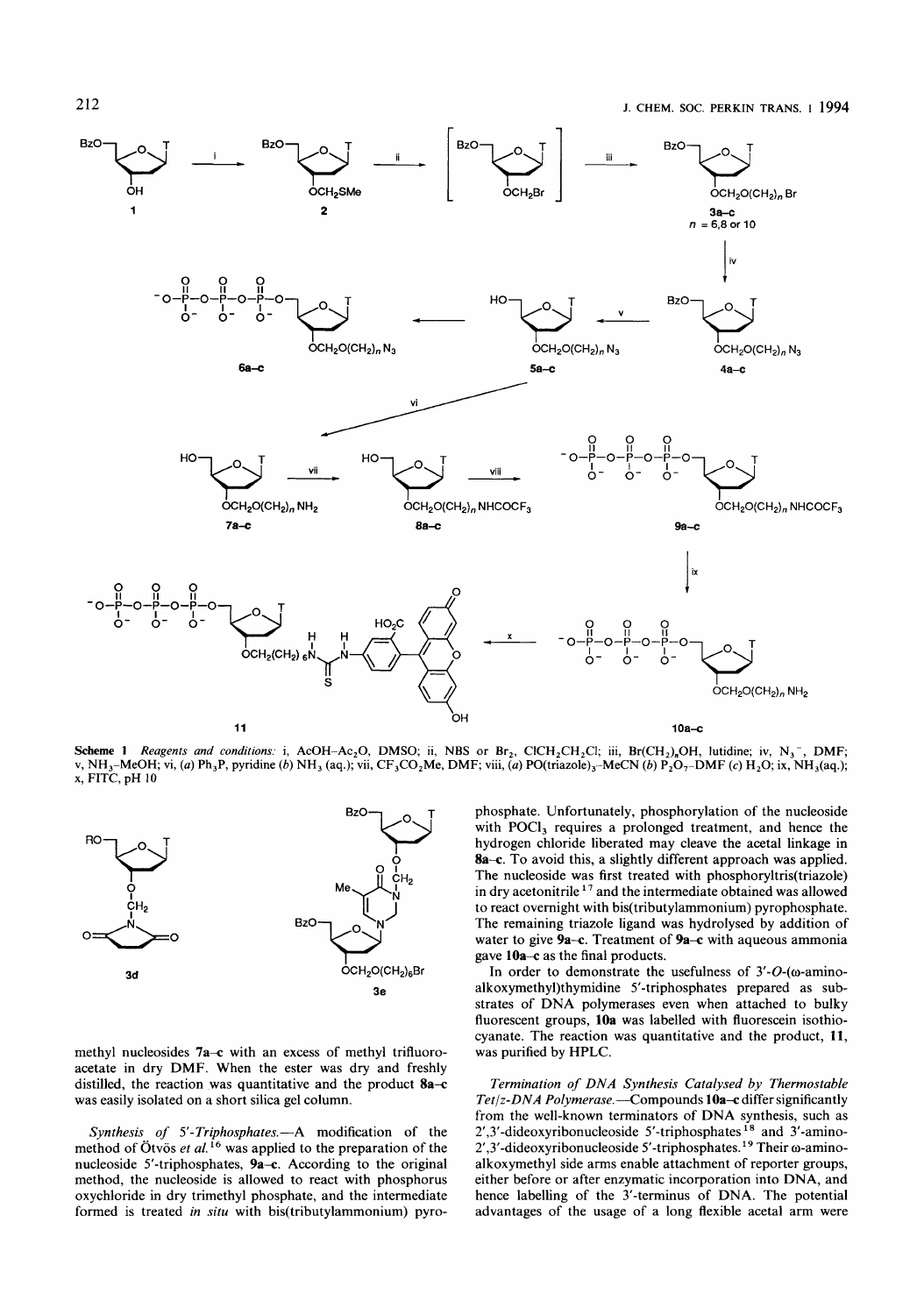J. CHEM. *SOC.* PERKIN TRANS. **1** 1994 **213** 

expected to be *(i)* the reporter groups may be kept distant from the catalytic centre of the polymerase enzymes, and *(ii)* the flexible arm would not severely restrict the conformational motion that the sugar ring undergoes on binding to enzyme. Indeed, compounds **lOa-c,** as well as their analogues bearing a trifluoroacetyl **9a-c** or fluorescein group **11,** at the amino function were observed to be specific terminators of DNA synthesis catalysed by thermostable polymerases.\* Fig. 1 shows the results obtained with Tet/z DNA-polymerase, using 2',3' dideoxyribonucleoside 5'-triphosphates and compounds **9a, 10a-c** and **11** as terminators. It is clearly seen that  $3'-O$ - $(\omega$ **aminoalkoxymethy1)thymidine** 5'-triphosphates **10a-c** as well as their analogues, **9a** and **11,** terminate DNA synthesis, giving patterns very similar to that of 2',3'-dideoxythymidine 5'-triphosphate.

# **Experimental**

All the solvents used were of analytical grade and were distilled and dried before use. Thymidine was purchased from Sigma and o-bromo alcohols and fluorescein isothiocyanate from Aldrich. Adsorption column chromatography was performed on columns of silica gel 60 (Merck), and triphosphates were purified on Fractogel TSK DEAE-640(M) (Merck). TLC was conducted on silica-60  $F_{254}$  plates (Merck). The melting points reported are uncorrected. NMR spectra were recorded on a JEOL JNM GX-400 spectrometer operating at 399.8, 100.5 and 161.9 **MHz** for 'H, I3C and **31P,** respectively. Coupling constants are given in Hz. Tetramethylsilane was used as internal ( ${}^{1}H$ ,  ${}^{13}C$ ) and  $H_{3}PO_{4}$  as external reference ( ${}^{31}P$ ).  ${}^{13}C$ NMR data of the compounds prepared are listed in Table 1. IR spectra were recorded on Perkin-Elmer 1600 FT-IR spectrophotometer and UV spectra on Perkin-Elmer λ-2 spectrophotometer. Elemental analyses were performed by Analytische Laboratorien, Germany, or at Department of Chemistry, University of Oulu, Finland. Tet/z DNA-polymerase from *Therrnus therrnophilus* was generously supplied **by** Dr. **V.**  Kiselev (Research Center of Molecular Diagnostics and Therapy, Moscow, Russia). 2'-Deoxyadenosine 5'-[a-35S]triphosphate (initial specific activity  $1300$  Ci mmol<sup>-1</sup>) was obtained from NEN. 2'-Deoxy-and **2',3'-dideoxy-ribonucleo**side 5'-triphosphates were from Pharmacia, and control single stranded M 13 mp 18 DNA from **USB.** 

*5'-0-Benzoyl-3'-O-methylthiomethylthymidine* 2.-Compound **1** lo (1 5.0 **g,** 43.3 mmol) was dissolved in **DMSO** (145  $\text{cm}^3$ ) and acetic acid (29 cm<sup>3</sup>) and acetic anhydride (93 cm<sup>3</sup>) were added. The mixture was stirred at room temperature for **2** days, *i.e.* until no starting material was detected by TLC, and was then evaporated to give an oily residue. The oil was dissolved in methylene chloride  $(150 \text{ cm}^3)$  and washed with sat. aq. NaHCO<sub>3</sub>  $(3 \times 75 \text{ cm}^3)$ . The organic layer was dried  $(Na<sub>2</sub>SO<sub>4</sub>)$ , filtered and evaporated to dryness. The resulting solid was purified on a silica gel column, using  $CH_2Cl_2$ . containing from 0 to  $2\%$  MeOH as eluent. Pure fractions were combined and concentrated, and the residue was crystallized from toluene to give the title compound 2 (12.0 g,  $68\%$ ) as a white powder; m.p. 135 °C;  $R_f$  0.66 (silica gel,  $CH_2Cl_2$ -MeOH, 9:1, v/v);  $\lambda_{\text{max}}$ (MeOH)/nm 266;  $\delta_{\text{H}}$ (CDCl<sub>3</sub>) 8.68 (1 H, br s, H3), 8.04-7.48 *(5* H, m, arom), 7.24 (1 **H,** s, H6), 6.30 (1 H, dd, *J,* **,2,** 7.6, *J,* **,2,f** 6.1, H 1 '),4.69 (2 **H,J,, 1** 1.6, OCH2S),4.65( **1** H, dd, *J<sub>4',5'</sub>* 3.4, *J<sub>5',5'</sub>* 12.2, H5'), 4.58 (1 H, m, H3'), 4.55 (1 H, dd, *J<sub>4',5''</sub>* 4.0, *H5''*), 4.37 (1 H, m, H4'), 2.16 (1 H, ddd, *J<sub>2',2'</sub>*, 13.8, *J2,r,3r* 3.4, H2"), 2.16 (3 H, s, SCH,), 2.13 **(I** H, m, *J2,,3\** 5.9,



Fig. 1 Gel pattern of the DNA synthesis catalysed by a thermostable DNA-polymerase, Tet/z, and terminated with 2',3'-dideoxyribonucleoside 5'-triphosphates (ddNTP) and various  $3'-O$ - $(\omega$ -aminoalkoxymethy1)thymidine 5'-triphosphates **(9a, 1Oa-c** and **11).** Tracks 1-4 show termination with ddGTP (7 pmol **dm-3),** ddATP (I47 pmol dm<sup>-3</sup>), ddCTP (56 µmol dm<sup>-3</sup>) and ddTTP (86 µmol dm<sup>-3</sup>), respectively. Tracks 5-9 show termination with  $10a$  (455  $\mu$ mol dm<sup>-3</sup>),  $10b$  (350  $\mu$ mol dm<sup>-3</sup>) and **10c** (210 µmol dm<sup>-3</sup>), **9a** (455 µmol dm<sup>-3</sup>) and **11** (260 µmol  $dm^{-3}$ , respectively.

<sup>\*</sup> These results will be published elsewhere.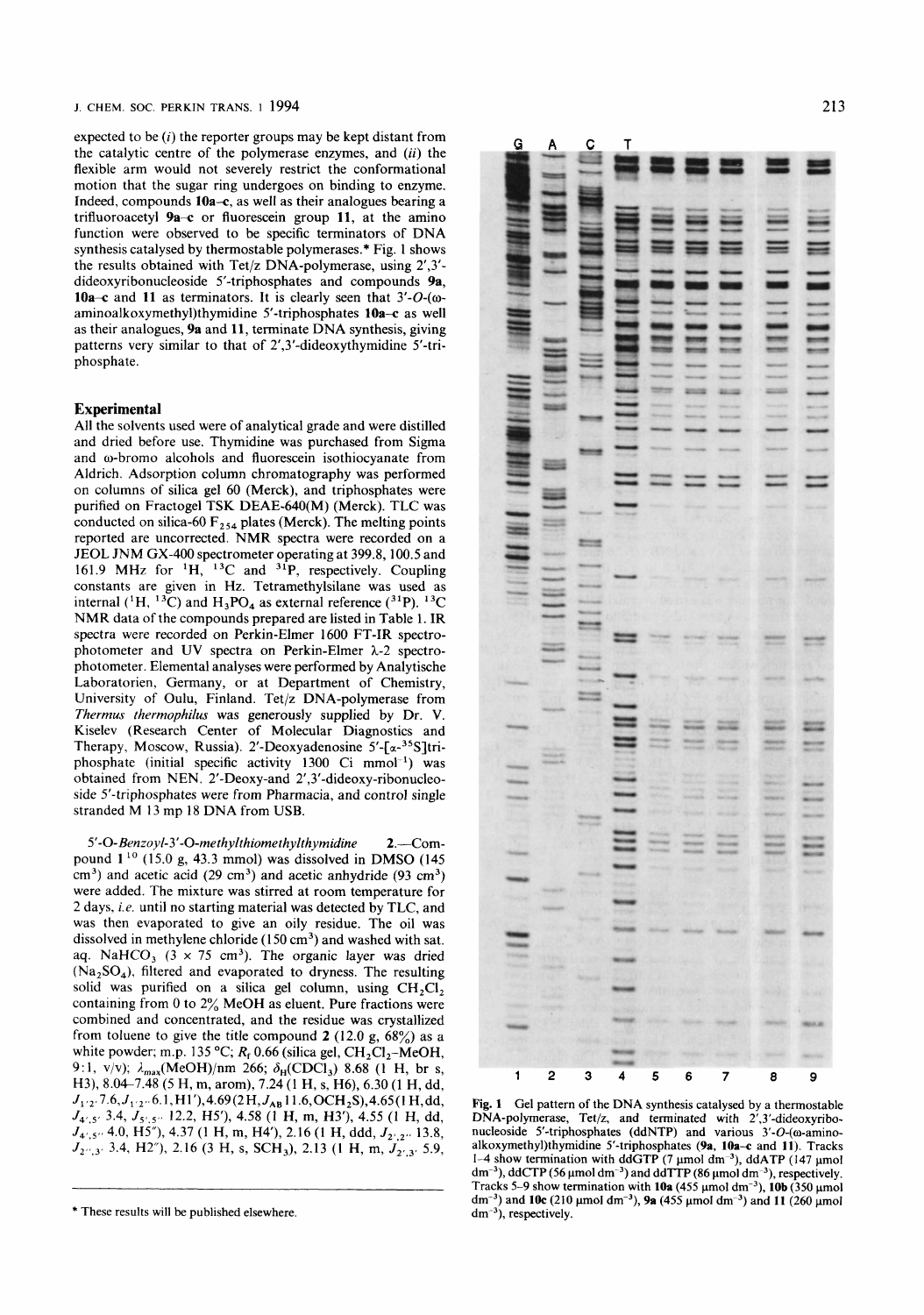Table 1 <sup>13</sup>C NMR chemical shifts of the thymidine analogues prepared<sup>a</sup>

| Compound C <sub>2</sub> | Chemical shift |       |       |       |                           |      |             |  |  |                          |                                                                                                                                 |  |  |
|-------------------------|----------------|-------|-------|-------|---------------------------|------|-------------|--|--|--------------------------|---------------------------------------------------------------------------------------------------------------------------------|--|--|
|                         |                | C4    | C5    | C6    | 5-CH, Cl' C2' C3' C4' C5' |      |             |  |  |                          | Others                                                                                                                          |  |  |
| $\mathbf{z}$            | 150.1          | 163.4 | 111.4 | 134.8 | 12.3                      |      |             |  |  | 85.3 37.8 78.0 82.3 64.2 | 166.2 (C=O), 139.5–134.6 (arom.), 74.1 (OCH <sub>2</sub> S), 13.9 (SCH <sub>3</sub> )                                           |  |  |
| 3a                      | 150.4          | 163.9 | 111.3 | 134.8 | 12.2                      | 85.0 |             |  |  | 38.4 76.4 82.5 64.0      | 166.0 (C=O), 134.8–128.6 (arom), 94.6 (OCH <sub>2</sub> O),<br>68.4, 33.8, 32.6, 29.3, 27.8, 25.3 (6 $\times$ CH <sub>2</sub> ) |  |  |
| 5a                      | 150.5          | 164.0 | 111.1 | 136.8 | 12.6                      | 86.4 | 38.1        |  |  |                          | 76.6 85.3 62.4 94.8 (OCH <sub>2</sub> O), 68.4, 51.4, 36.6, 35.9, 33.7, 32.9 (6 $\times$ CH <sub>2</sub> )                      |  |  |
| 5b                      | 150.0          | 162.3 | 111.3 | 137.0 | 12.7                      | 86.7 | 38.1        |  |  |                          | 76.7 85.2 62.6 94.9 (OCH <sub>2</sub> O), 68.6, 51.7, 24.0–20.5 (8 $\times$ CH <sub>2</sub> )                                   |  |  |
| 5с                      | 150.3          | 163.6 | 111.2 | 136.7 | 12.7                      | 86.6 | 38.1        |  |  |                          | 76.6 85.3 62.6 94.9 (OCH <sub>2</sub> O), 68.7, 51.6, 29.7–26.3 (10 $\times$ CH <sub>2</sub> )                                  |  |  |
| $7a^b$                  | 150.4          | 164.0 | 109.4 | 135.9 | 12.5                      | 85.0 | 36.8        |  |  |                          | 76.3 83.5 61.2 93.5 (OCH <sub>2</sub> O), 67.3, 41.5, 33.2, 29.1, 26.2, 25.6 (6 $\times$ CH <sub>2</sub> )                      |  |  |
| 7 <sup>b</sup>          | 150.7          | 163.7 | 109.5 | 135.9 | 12.2                      | 85.0 |             |  |  |                          | 36.9 76.4 83.8 61.3 93.6 (OCH <sub>2</sub> O), 67.4, 41.6, 33.2, 29.1, 28.9, 28.8, 26.4, 25.6<br>$(8 \times CH_2)$              |  |  |
| 7c <sup>b</sup>         | 150.4          | 163.6 | 109.4 | 135.9 | - 12.2                    | 85.0 |             |  |  |                          | 36.9 76.4 83.8 61.2 93.6 (OCH <sub>2</sub> O), 67.3, 41.3, 32.9, 28.9–25.6 ( $10 \times CH_2$ )                                 |  |  |
| 8а                      | 150.6          | 164.2 | 111.2 | 136.9 | 12.5                      | 86.4 |             |  |  |                          | 38.2 $77.2^{\circ}$ 85.4 $62.4$ 157.6 (C=O), 94.8 (OCH,O), 68.3, 39.9, 29.4, 28.8, 26.3, 25.7<br>$(6 \times CH_2)$              |  |  |
| 8b                      | 150.3          | 164.2 | 111.2 | 136.8 | 12.6                      | 86.6 | 38.0        |  |  | $77.2^{\circ}$ 85.4 62.5 | 157.6 (C=O), 94.8 (OCH <sub>2</sub> O), 68.4, 40.0, 29.5–26.4 (8 $\times$ CH <sub>2</sub> )                                     |  |  |
| 8с                      | 150.3          | 163.3 | 111.2 | 136.8 | 12.6                      | 86.6 | <b>38.0</b> |  |  |                          | 77.2° 85.3 62.5 157.6 (C=O), 94.8 (OCH, O), 68.6, 40.0, 29.6–26.6<br>$(10 \times CH_2)$                                         |  |  |

<sup>a</sup> In CDCl<sub>3</sub>; ppm from internal tetramethylsilane. <sup>b</sup> In [<sup>2</sup>H<sub>6</sub>]DMSO. <sup>c</sup> Partial overlapping with the solvent signal.

H2') and 1.67 (3 H, s, 5-CH<sub>3</sub>) (Found: C, 56.0; H, 5.4; N, 6.8.  $C_{19}H_{22}N_2O_6S_1$  requires: C, 56.2; H, 5.46; N, 6.90%).

*3'-O-(o-Bromoalkoxymethyl)-5'-O-benzoylthymidines* 3ac.-Compound **2** (2.0 g, 5.0 mmol) was dissolved in dry 1,2 dichloroethane  $(25 \text{ cm}^3)$  and NBS  $(1.1 \text{ equiv.}, 1.0 \text{ g})$  or Br<sub>2</sub>  $(282 \text{ m}^3)$  $mm<sup>3</sup>$ ) was added to it. After 10 min the appropriate bromo alcohol (1.5 equiv.;  $6-10$  carbons) and lutidine (1.2 cm<sup>3</sup>) were added. The mixture was stirred overnight at room temperature. The reaction was quenched by addition of aq. NaHSO<sub>3</sub> (20) cm<sup>3</sup>). The organic layer was separated, dried over  $Na<sub>2</sub>SO<sub>4</sub>$  and then concentrated. The oil obtained was normally used for the next reaction without further purification. In one case the oil was purified on a silica gel column eluting with CH<sub>2</sub>Cl<sub>2</sub> containing from 0 to 3.5% MeOH to give the title compound **3a**;  $R_f$  0.37 (silica gel,  $CH_2Cl_2-MeOH$ , 97:3, v/v);  $\lambda_{max}$ (MeOH)/nm 266; G,(CDCl,) 9.73 (1 H, s, H3), 8.03-7.47 *(5* H, arom), 7.24 (1 H, s, H6), 6.32 (1 H, dd,  $J_{1',2'}$ , 6.8  $J_{1',2''}$ , 6.4, H1'), 4.76 (2 H, s, OCH<sub>2</sub>O), 4.66 (1 H, m,  $J_{4',5'}$ , 3.8,  $J_{5',5''}$ , 12.0, H5'), 4.55 (1 H, m,  $J_{4',5''}$  4.8, H5'), 4.44 (1 H, m, H3'), 4.35 (1 H, m, H4'), 3.56 (2 H, m, OCH<sub>2</sub>), 3.39 (2 H, t,  $J$  6.8, CH<sub>2</sub>Br), 2.52 (1 H, m,  $J_{2',2''}$  14.2, H2"), 2.17 (1 H, m,  $J_{2'',3'}$  2.8,  $J_{2',3'}$  5.1, H2'), 1.83 (2 H, m, OCH<sub>2</sub>CH<sub>2</sub>), 1.66 (3 H, s, 5CH<sub>3</sub>), 1.59 (2 H, m,  $CH_2CH_2Br$ ), 1.44 (2 H, m, OCH<sub>2</sub>CH<sub>2</sub>CH<sub>2</sub>) and 1.38 (2 H, m,  $CH_2CH_2CH_2Br$ ).

*3'-O-(o-Azidoalkoxymethyl)-5'-O-benzoylthymidines* **4a-c.-**  LiCl (0.33 g, 7.8 mmol) and  $\text{NaN}_3$  (1.66 g, 25.5 mmol) were suspended in DMF (25 cm<sup>3</sup>). The mixture was kept at 120 °C for 30 min and then allowed to cool to 90 °C. NH<sub>4</sub>Cl (0.56 g) was added and the whole mixture was poured onto crude **3a-c**  *(5* mmol). The suspension was stirred at 50 "C overnight, *i.e.*  until HPLC analysis showed that all the starting material was consumed, cooled and concentrated under reduced pressure. The residue was suspended in methylene chloride (50  $\text{cm}^3$ ) and washed with water  $(50 \text{ cm}^3)$ . The organic layer was dried over  $Na<sub>2</sub>SO<sub>4</sub>$ , filtered and then concentrated. The resulting oil was dissolved in **a** small amount of methylene chloride and added dropwise into a mixture of diethyl ether-hexane  $(1:3, v/v, 250)$ cm3) to remove lutidine and unchanged long chain alcohol. The solution was allowed to precipitate and was then decanted. The remaining oil was purified by silica gel column chromatography. Elution with 0 to  $4\%$  MeOH in CH<sub>2</sub>Cl<sub>2</sub> gave the title compounds **4a-c** as colourless oils. **4a:** (1.60 g, 57% from **2)** *R,*  0.37 (silica gel,  $CH_2Cl_2$ -MeOH, 97:3, v/v);  $\lambda_{\text{max}}$ (MeOH)/nm 268; G,(CDCl,) 8.20 (1 H, br, H3), 8.04-7.46 *(5* H, arom.), 7.23  $(1 H, s, H6), 6.30 (1 H, dd, J<sub>1',2'</sub>, 7.2, J<sub>1',2''</sub>, 6.5, H1'), 4.75 (2 H, s,$ 

OCH<sub>2</sub>O); 4.66 (1 H, dd,  $J_{5.5}$ , 12.0, H5'), 4.54 (1 H, dd, H5"), 4.42 (1 H, m, H3'), 4.34 (1 H, m, H4'), 3.54 (2 H, m, OCH<sub>2</sub>), 3.25 **(2H,t,J6.8,CH2N,),2.51(1 H,m,J2~,,.~13.8,H2"),2.15(1** H,m, H2'), 1.66 (3 H, s, 5-CH<sub>3</sub>), 1.60 (4 H, m, 2  $\times$  CH<sub>2</sub>) and 1.43 (4 H, m, 2 x CH2). **4b:** (1.20 g, 45% from **2)** *R,* 0.39 (silica gel,  $CH_2Cl_2$ -MeOH, 97:3, v/v);  $\lambda_{\text{max}}(\text{MeOH})/\text{nm}$  269;  $\delta_{\text{H}}$ (CDCl,) 8.23 (1 H, br s, H3), 8.03-7.47 *(5* H, arom), 7.23 (1 H, s, H6), 6.30(1 H, dd,  $J_{1',2'}$ , 7.3, $J_{1',2''}$ 6.4, H1'), 4.75(2 H, s, OCH<sub>2</sub>O), 4.67 (1 H, dd, J<sub>4',5'</sub> 2.9, J<sub>5',5"</sub> 12.2, H5'), 4.54 (1 H, dd, J<sub>4',5"</sub> 3.9, H5"), 4.43 (1 H, m, H3'), 4.35 (1 H, m, H4'), 3.55 (2 H, m, OCH<sub>2</sub>), 3.25 (2 H, t, J 6.8, CH<sub>2</sub>N<sub>3</sub>), 2.52 (1 H, m,  $J_{2',2''}$  13.7, *J2,,,3\** 2.9, H2"), 2.15 (1 H, m, J2,,3, 6.8, H2'), 1.66 (3 H, s, *5-*  CH<sub>3</sub>) and 1.60–1.31 (12 H, m, 6  $\times$  CH<sub>2</sub>). **4c**: (1.28 g, 40% from **2)**  $\overline{R_f}$  0.40 (silica gel,  $\overline{CH_2Cl_2-MeOH}$ , 97:3, v/v);  $\lambda_{\text{max}}(MeOH)$ nm 269;  $\delta_H(CDCl_3)$  8.20 (1 H, br s, H3), 8.04-7.47 (5 H, arom), 7.20 (1 H, s, H6), 6.30 (1 H, dd,  $J_{1',2'}$ , 7.3,  $J_{1',2''}$ , 6.3, H<sub>1</sub>'), 4.75 (2 H, s, OCH<sub>2</sub>O), 4.66 (1 H, dd,  $J_{5',5''}$  12.1, H<sub>5</sub><sup>'</sup>), 4.45 (1 H,dd,H5"),4.37(1 **H,m,H3'),4.37(1H,m,H4'),3.57(2H,**  m, OCH<sub>2</sub>), 3.25 (2 H, t, J 6.8, CH<sub>2</sub>N<sub>3</sub>), 2.54 (1 H, m,  $J_{2/2}$ , 13.6, H<sub>2</sub><sup> $\prime$ </sup>), 2.15 (1 H, m, H<sub>2</sub><sup> $\prime$ </sup>), 1.69 (3 H, s, 5-CH<sub>3</sub>) and 1.62-1.27 (16 H, m,  $8 \times CH_2$ ).

3'-O-(ω-Azidoalkoxymethyl)thymidines **5a-c.**-Compound **4a-c** was dissolved in sat. methanolic ammonia and stirred overnight at room temperature. When the reaction was complete, solvent was evaporated under reduced pressure and the residue was purified on a silica gel column eluting with CH,Cl, containing from 0 to *5%* MeOH. The title compounds 5a-c were obtained as colourless oils (95% yield). **5a:** *R,* 0.52 (silica gel, CH<sub>2</sub>Cl<sub>2</sub>-MeOH, 9:1, v/v);  $\lambda_{\text{max}}(\text{MeOH})/\text{nm}$  267; G,(CDCl,) 9.30 (1 **H,** br s, H3), 7.43 (1 H, s, H6), 6.18 (1 H, dd,  $J_{1',2'}$ 7.0,  $J_{1',2''}$ 6.7, H1'), 4.73 (2 H, s, OCH<sub>2</sub>O), 4.43 (1 H, m, H3'), 4.07 (1 H, m, H4'), 3.94 (1 H, dd,  $J_{4',5''}$  2.7,  $J_{5',5''}$  11.9, H5'), 3.81  $(1 H, dd, J_{4',5''} 3.1, H5''), 3.55(2 H, t, J6.7, OCH_2), 3.27(2 H, t, J)$ 6.7,CH,N3),2.96(1 **H,br5'-OH),2.36(2H,m,H-2',H2"),1.94**   $(3 \text{ H, s, 5-CH}_3)$ , 1.60 (4 H, m, 2  $\times$  CH<sub>2</sub>) and 1.40 (4 H, m,  $2 \times CH_2$ );  $v_{\text{max}}/cm^{-1}$  2096s (N<sub>3</sub>). **5b:**  $R_f$  0.54 (silica gel,  $CH_2Cl_2$ -MeOH, 9:1, v/v);  $\lambda_{\text{max}}(\text{MeOH})/\text{nm}$  267;  $\delta_{\text{H}}$ - $(CDCl<sub>3</sub>)8.30(1H, brs, H3), 7.38(1H, s, H6), 6.15(1H, dd, J<sub>1',2''</sub>)$ **6.8,H1'),4.73(2H,s,0CH20),4.43(1** H,m,H3'),4.08(1 H,m, H4'),3.95(1H,dd,J5,,,,. **11.8,H5'),3.80(1H,dd,H5"),3.54(2H,**  t,  $J6.8$ , OCH<sub>2</sub>), 3.28(2 H, t,  $J6.8$ , CH<sub>2</sub>N<sub>3</sub>), 2.96(1 H, br, 5'-OH), 2.36(2H,m,H2',H2"), 1.92(3H,s,5-CH3)and 1.61-1.33(12H, m,  $6 \times \text{CH}_2$ );  $v_{\text{max}}/\text{cm}^{-1}$  2096s (N<sub>3</sub>). **5c**:  $R_f$  0.56 (silica gel, CH<sub>2</sub>Cl<sub>2</sub>-MeOH, 9:1, v/v);  $\lambda_{\text{max}}(\text{MeOH})/\text{nm}$  267;  $\delta_{\text{H}}(\text{CDCl}_3)$ 8.40(1 H, br s, H3), 7.38(1 H, s, H6), 6.16(1 H, dd, J<sub>1',2'</sub> 7.0, J<sub>1',2'</sub> 6.8, H1'), 4.73 (2 H, s, OCH<sub>2</sub>O), 4.41 (1 H, m, H3'), 4.07 (1 H, m,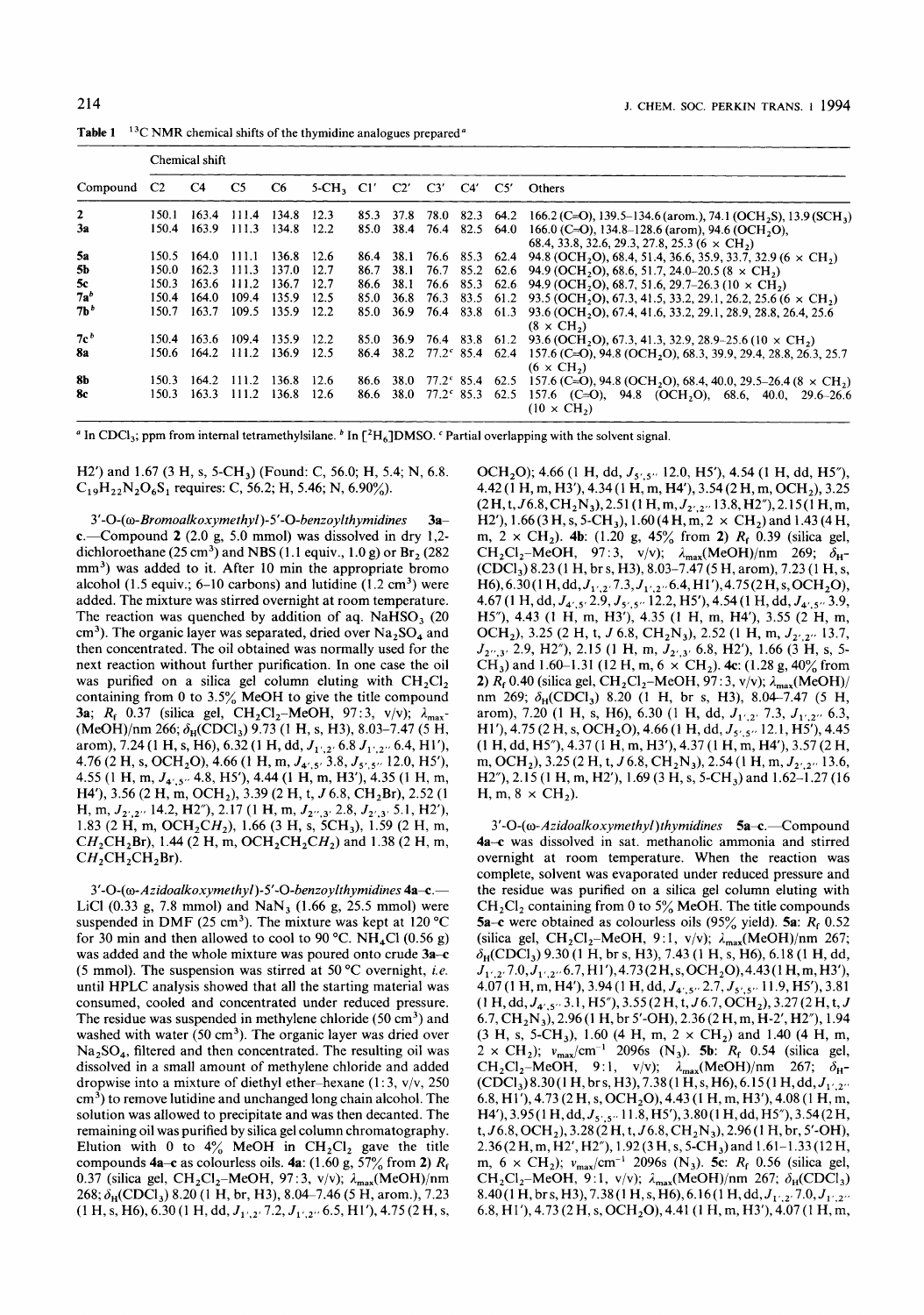H4'), 3.94(1 H, dd,  $J_{5',5''}$  11.9, H5'), 3.81(1 H, dd, H5"), 3.54(2 H, t,  $J6.8$ , OCH<sub>2</sub>), 3.26(2H, t,  $J6.8$ , CH<sub>2</sub>N<sub>3</sub>), 2.90(1H, br, 5'-OH), 2.36(2H,m,H2',H2"), **1.92(3H,s,5-CH3)and1.64-1.29(16H,**  m, 8  $\times$  CH<sub>2</sub>);  $v_{\text{max}}/\text{cm}^{-1}$  2096 (N<sub>3</sub>).

3'-O-(ω-Aminoalkoxymethyl)thymidines 7a-c.-Compound 5a  $(1.12 \text{ g}, 2.4 \text{ mmol})$  was dissolved in pyridine  $(30 \text{ cm}^3)$  and Ph,P (2 equiv., 4.0 mmol, 1.05 **g)** was added. The mixture was stirred at room temperature until no starting material could be detected by TLC. The resulting ylide was hydrolysed with aq. ammonia, evaporated to dryness under reduced pressure, suspended in water  $(50 \text{ cm}^3)$  and then extracted with diethyl ether  $(3 \times 25 \text{ cm}^3)$ . The aqueous layer was evaporated to dryness to give compound 7a as a white solid  $(0.93 \text{ g}, 93\%)$ ,  $R_f$ 0.0 (silica gel,  $CH_2Cl_2$ -MeOH 9:1, v/v). The test for primary amines was positive.\*  $\lambda_{\text{max}}(H_2O)/nm$  267;  $\delta_H([^2H_6]$ -DMSO) 7.70 (1 H, s, H6), 6.12 (1 H, dd,  $J_{1',2'}$ , 7.8,  $J_{1',2''}$  5.9, H1'), 4.68(2H,s,OCH20),4.29(1 **H,m,H3'),3.91(1H,m,H4'),3.61**   $(1 H, m, J_{4,5}, 3.9, J_{5,5}, 12.2, H5'), 3.56(1 H, m, J_{4,5}, 3.9, H5''), 3.47$  $(2 \text{ H}, \text{ t}, J \text{ 6.4}, \text{ OCH}_2)$ , 2.50  $(2 \text{ H}, \text{ m}, \text{ CH}_2\text{NH}_2)$  partially overlapping with the solvent signal; 2.23 (1 H, m,  $J_{2',2''}$  13.2,  $J_{2'',3''}$ 3.6, H2″), 2.14 (1 H, m,  $J_{2',3'}$ , 6.2, H2′), 1.77 (3 H, s, 5-CH<sub>3</sub>) and 1.50-1.29 (8 H, m, 4  $\times$  CH<sub>2</sub>). With the analogues bearing a longer aliphatic arm (8 and 10 carbons) at O3' the product (7b) and **c)** was not soluble enough in water to be extracted as described. Accordingly, after hydrolysis and the first evaporation, the remaining- triphenylphosphine was removed by stirring the solid material with diethyl ether. The ethereal layer was carefully decanted and the remaining solid material was dried under reduced pressure. HPLC analysis showed that 7b was homogenous, but 7c contained 10% of impurities. 7b: *R,*  0.0 (silica gel,  $CH_2Cl_2$ -MeOH, 9:1, v/v). The test for primary amines was positive.  $\lambda_{\text{max}}(\text{MeOH})/\text{nm}$  266;  $\delta_{\text{H}}([\text{PH}_6]\text{DMSO})$ 7.70 **(1 H, s, H6)**, 6.12 **(1 H, dd,**  $J_{1',2'}$ **, 7.8,**  $J_{1',2''}$ **, 5.9, H1'), 4.68** (2 H, **s,** OCH,O),4.29(1 H,m, H3'), 3.90(1 H, m, H4'), 3.61 **(1**  H, m,  $J_{4',5''}$  3.9,  $J_{5',5''}$  12.2, H5'), 3.56 (1 H, m,  $J_{4',5''}$  3.9, H5"), 3.47 (2 H, t, *J* 6.8, OCH<sub>2</sub>), 2.50 (2 H, m, CH<sub>2</sub>NH<sub>2</sub>, partially overlapping with the solvent signal), 2.24 (1 H, m,  $J_{2/2}$ , 13.7, **J**<sub>2</sub><sup>*m*</sup>,3<sup>*z*</sup> 2.4, H2<sup>*n*</sup>), 2.15 (1 H, m,  $J_{2^r,3^r}$  < 1, H2<sup>*r*</sup>), 1.77 (3 H, s, 5-CH<sub>3</sub>) and 1.50-1.25 (12 H, m,  $6 \times$  CH<sub>2</sub>). 7c: *R<sub>f</sub>* 0.0 (silica gel,  $CH_2Cl_2-MeOH$ , 9:1, v/v). The test for primary amines was positive.  $\lambda_{\text{max}}(\text{MeOH})/\text{nm}$  266;  $\delta_{\text{H}}([\text{^{2}H}_{6}]\text{DMSO})$  7.70 (1 H, s, H6), 6.13 (1 H, dd,  $J_{1',2'}$  7.8,  $J_{1',2''}$  6.0, H1'), 4.68 (2 H, s, OCH<sub>2</sub>O), 4.29 (1 H, m, H3'), 3.91 (1 H, m, H4'), 3.61 (1 H, m,  $J_{5',5''}$  12.2, H5'), 3.56 (1 H, m, H5"), 3.46 (2 H, t, J 6.8, OCH<sub>2</sub>), 2.50 (2 H, m,  $CH<sub>2</sub>NH<sub>2</sub>$ , partially overlapping with the signal of solvent), 2.22 (2 H, m, H2', H2"), 1.77 (3 H, s, 5-CH<sub>3</sub>) and 1.50–1.29 (16 H, m,  $8 \times CH_2$ ).

#### 3'-0-( N- *Trijluoroacetyl-o-aminoalkoxymethyl)thymidines*

8a-c.--Compound 7a-c (1.0 mmol) was dissolved in dry DMF  $(2.5 \text{ cm}^3)$  freshly distilled methyl trifluoroacetate  $(1.3 \text{ cm}^3)$  was added. The reaction mixture was stirred overnight at room temperature. Solvent and the unchanged ester were evaporated under reduced pressure and the resulting oil was purified on a silica gel column eluting with  $3\%$  MeOH in CH<sub>2</sub>Cl<sub>2</sub>. The title compounds 8a-c were obtained as colourless oils. 8a: (0.44 **g,**  95%);  $\lambda_{\text{max}}(MeOH)/nm$  266;  $\delta_H(CDCl_3)$  9.48 (1 H, br s, H3), 7.51 (1 H, s, H6), 7.09 (1 H, br t, NHCOCF<sub>3</sub>), 6.18 (1 H, dd, J<sub>1',2</sub>. 6.8, *J*<sub>1',2</sub>, 6.8, H1'), 4.73 (2 H, s, OCH<sub>2</sub>O); 4.44 (1 H, m, H3'), 4.09 (1 H,m,H4'),3.93(1 **H,m,Js~,,..10,H5'),3.81(1H,m,H5"),3.55**   $(2 H, t, J6.8, OCH<sub>2</sub>)$ , 3.36 $(2 H, q, J6.8, CH<sub>2</sub>)$ NHCOCF<sub>3</sub>), 3.26 (1 H, br, 5'-OH); 2.39 (1 H, ddd,  $J_{2',2''}$ , 13.7,  $J_{2'',3'}$ , 3.7, H2"), 2.31 (1 H, m,  $J_{2',3'}$  6.8, H2'), 1.89 (3 H, s, 5-CH<sub>3</sub>), 1.60 (4 H, m,

 $2 \times CH_2$ ) and 1.38 (4 H, m, 2  $\times CH_2$ ) (Found: C, 49.2; H, 6.2; N, 8.8. C<sub>19</sub>H<sub>28</sub>F<sub>3</sub>N<sub>3</sub>O<sub>7</sub> requires C, 48.82; H, 6.04; N, 8.99%). **8b**: (0.44 g, 90%);  $\lambda_{\text{max}}(\text{MeOH})/\text{nm}$  266;  $\delta_{\text{H}}(\text{CDCl}_3)$  8.94 (1 H, br s, H3), 7.44 (1 H, s, H6), 6.67 (1 H, br t, NHCOCF<sub>3</sub>), 6.16 (1 H, dd,  $J_{1',2'}$ , 6.8,  $J_{1',2''}$ , 6.8, H<sub>1</sub>'), 4.73 (2 H, s, OCH<sub>2</sub>O), 4.42 (1) H, m, H3<sup>'</sup>), 4.08 (1 H, m, H4'), 3.93 (1 H, m,  $J_{5',5''}$  12.0, H5'), **3.81(1H,m,H5"),3.55(2H,t,J6.8,OCH2),3.36(2H,q,J6.8,**   $CH<sub>2</sub>NHCOCF<sub>3</sub>$ ), 2.85 (1 H, br, 5'-OH), 2.36 (2 H, m, H2', H2"), 1.89 (3 H, s, 5-CH<sub>3</sub>) and 1.58-1.33 (12 H, m, 6  $\times$  CH<sub>2</sub>) (Found: C, 50.95; H, 6.4; N, 8.4.  $C_{21}H_{32}F_3N_3O_7$  requires C, 50.90; **H**, 6.51; N, 8.48%). **8c**: (0.46 g, 87%);  $\lambda_{\text{max}}$ (MeOH)/nm 268; d,(CDCI,) 8.63 **(1** H, br s, H3), 7.41 **(1** H, s, H6), 6.48 **(1** H, br t, NHCOCF<sub>3</sub>), 6.16 (1 H, dd,  $J_{1',2'}$ , 6.8,  $J_{1',2''}$ , 6.8, H1'), 4.73 (2 H, s, OCH<sub>2</sub>O), 4.42 (1 H, m, H3'), 4.08 (1 H, m, H4'), 3.94 (1 H, m, **J5,,5tt** 10.0, HS), 3.81 (1 H, m, H5"), 3.54 (2 H, t, *J* 6.8, OCH<sub>2</sub>), 3.36 (2 H, q, J 6.8, CH<sub>2</sub>NHCOCF<sub>3</sub>), 2.64 (1 H, br, 5'-OH), 2.37 (2 H, m, H2', H2"), 1.89 (3 H, s, 5-CH<sub>3</sub>) and 1.29 (16 H, m,  $8 \times CH_2$ ) (Found: C, 52.7; H, 6.8; N, 8.0.  $C_{23}H_{36}F_{3}N_{3}O_{7}$  requires C, 52.77; H, 6.93; N, 8.03%).

*3'-0-(N-TriJIuoroacetyl-o-aminoalkoxymethyl)thymidine 5'- Triphosphates* 9a-c *as Triethylammonium* Salts.-Dry, recrystallized triazole (4.5 equiv. to nucleoside, 31 mg, 0.45 mmol) was dissolved in a mixture of dry acetonitrile  $(0.5 \text{ cm}^3)$  and dry triethylamine  $(4.5 \text{ equiv.}, 63 \text{ mm}^3)$ . The mixture was cooled on an ice bath and phosphorus oxychloride  $(1.5 \text{ equiv}, 14 \text{ mm}^3)$ was added. The mixture was allowed to warm to room temperature and stirred for 30 min. The whole mixture was quickly filtered and the filtrate was poured on dried nucleoside 8a-e (0.1 mmol) and stirred at room temperature until all starting material had disappeared (normally 10 to 20 min). Then **bis(buty1ammonium)pyrophosphate** in DMF (0.2 mol  $dm^{-3}$ ; 1.5 equiv., 2.5 cm<sup>3</sup>) was added and the reaction was stirred overnight at room temperature. The remaining triazole ligand was hydrolysed by water *(5* cm3). The reaction mixture was diluted with water (100 cm<sup>3</sup>) containing  $50\%$  (v/v) acetonitrile. The crude material was applied onto an ion exchange column and eluted with a linear gradient  $[0.0-0.3]$ mol dm<sup>-3</sup> TEAB (triethylammonium hydrogen carbonate) in  $50\%$ , v/v, MeCN]. The fraction eluted at 0.2 mol dm<sup>-3</sup> TEAB was collected and concentrated. The oily residue was further purified on a preparative RP-18 column (Reliasil 300 A, *5* **pm,**  250 mm  $\times$  9 mm) and eluted with water containing 40% (v/v) acetonitrile. 9a:  $\delta_H(D_2O)$  7.59 (1 H, s, H6), 6.15 (1 H, dd,  $J_{1',2'}$ 8.2,  $J_{1',2''}$  6.0, H1'), 4.69 (2 H, s, OCH<sub>2</sub>O, partial overlapping with the signal of solvent), 4.40 (1 H, m, H3'), 4.17 (1 H, m, H4'), 4.05 (2 H, m, H5', H5"), 3.49 (2 H, m, OCH<sub>2</sub>), 3.14 (2 H, t,  $J$  6.8, CH<sub>2</sub>NHCOCF<sub>3</sub>), 2.31 (1 H, m,  $J_{2',2''}$  14.0, H2″), 2.21 (1 H, m, H2'), 1.76 (3 H, s, 5-CH3) and 1.43-1.30 (8 H, m,  $4 \times CH_2$ ). 9b:  $\delta_H(D_2O)$  7.60 (1 H, s, H6), 6.15 (1 H, d,  $J_{1',2'}$ , 6.0, H1'), 4.70 (2 H, s, OCH<sub>2</sub>O, partial overlapping with the solvent signal), 4.42 (1 H, m, H3'), 4.15 (1 H, m, H4'), 4.07 (2 H, m, H5',  $H5''$ ), 3.50 (2 H, m, OCH<sub>2</sub>), 3.17 (2 H, t, J 6.8, CH<sub>2</sub>NHCOCF<sub>3</sub>), 2.31 (1 H, m,  $J_{2',2''}$  14, H2"), 2.21 (1 H, m, H2'), 1.77 (3 H, s, 5-CH<sub>3</sub>) and 1.41-1.29 (12 H, m,  $6 \times$  CH<sub>2</sub>). **9c:**  $\delta_H(D_2O)$  7.61 (1) H, s, H6), 6.17 (1 H, dd, *J*<sub>1',2"</sub> 8.3, H1'), 4.70 (2 H, s, OCH<sub>2</sub>O, partial overlapping with the solvent signal), 4.41 (1 H, m, H3'), 4.18 (1 H, m, H47, 4.06 **(2** H, m, **HS',** HY), 3.46 (2 H, m, OCH<sub>2</sub>), 3.15 (2 H, t, *J* 6.8, CH<sub>2</sub>NHCOCF<sub>3</sub>), 2.32 (1 H, m, *J*<sub>2',2"</sub> 14.3, H2"), 2.22 (1 H, m, H2'), 1.77 (3 **H,** s, 5-CH3), 1.44 (4 H, m,  $2 \times CH_2$ ) and 1.15 (16 H, m,  $8 \times CH_2$ ). All <sup>1</sup>H NMR spectra also exhibited signals from the triethylammonium group (q 3.03 and t 1.13), which disturbed integration.

<sup>3</sup>' - 0-( *o- Am inoalk oxymethyl* ) *t hymidine 5* '- *Trip hosp ha tes*  10a-c.-Compounds 9a-c were dissolved in aq. ammonia, stirred overnight at room temperature and then evaporated to dryness under reduced pressure to give the title compounds.

<sup>\*</sup> 'Fluram', Roche Spray Reagent for assay of primary amines, F. Hoffman-La Roche Co. Limited, Diacnostica, Basle, Switzerland.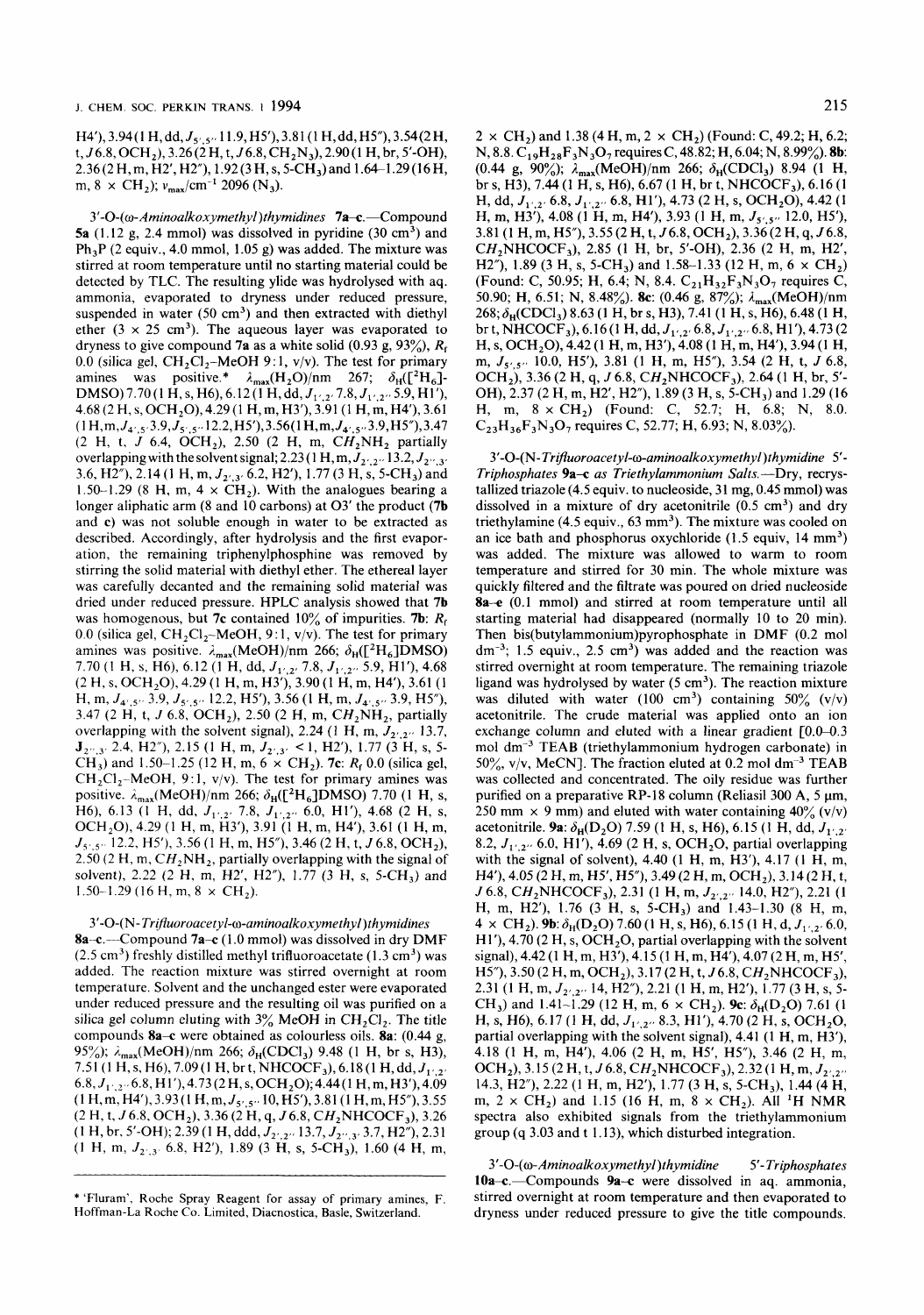|           |             | $t_{\rm R}/$ min $^b$ |                        | $UV(H, O)\lambda/nm$ | <sup>31</sup> P NMR chemical shifts <sup>c</sup> |                    |                     |  |
|-----------|-------------|-----------------------|------------------------|----------------------|--------------------------------------------------|--------------------|---------------------|--|
| Compound  | $t_p/min^a$ |                       | $\lambda_{\text{max}}$ | $\lambda_{\min}$     | $\delta[P(\alpha)]$                              | $\delta[P(\beta)]$ | $\delta[P(\gamma)]$ |  |
| <b>9a</b> | 24.2        | 23.7                  | 267                    | 235                  | $-11.71$                                         | $-23.96$           | $-12.34$            |  |
| 9b        | 24.6        | 26.7                  | 268                    | 234                  | $-11.65$                                         | $-23.95$           | $-12.32$            |  |
| 9с        | 25.0        | 32.9                  | 270                    | 235                  | $-11.59$                                         | $-23.91$           | $-12.17$            |  |
| 10a       | 22.1        | 14.6                  | 268                    | 235                  | $-8.39$                                          | $-23.46$           | $-12.23$            |  |
| 10b       | 22.5        | 17.1                  | 269                    | 233                  | $-8.36$                                          | $-23.44$           | $-12.19$            |  |
| 10c       | 23.0        | 22.3                  | 267                    | 234                  | $-8.34$                                          | $-23.43$           | $-12.18$            |  |

**Table** 2 Properties of 3'-O-modified thymidine 5'-triphosphates prepared

Ion exchange column (Synchropak AX-300, 6.5 µm, 4.6  $\times$  250 mm), flow rate 1.0 cm<sup>3</sup> min<sup>-1</sup>, A = 0.03 mol dm<sup>-3</sup> KH,PO<sub>4</sub>, 50% formamide (pH = 5.2),  $B = 0.03$  mol dm<sup>-3</sup> KH<sub>2</sub>PO<sub>4</sub>, 1.0 mol dm<sup>-3</sup> (NH<sub>4</sub>)<sub>2</sub>SO<sub>4</sub>, 50% formamide (pH = 5.6), from A to B in 30 min. <sup>b</sup> Reversed-phase column (Nucleosil 300-5 C4, 5 µm, 250 mm × 9 mm; Macherey-Nagel, A = 0.05 mol dm<sup>-</sup> min, flow rate 0.8 cm<sup>3</sup> min<sup>-1</sup>). <sup>c</sup> In D<sub>2</sub>O, external reference  $H_3PO_4$  (0.00 ppm). Assignments of P( $\alpha$ ) and P( $\gamma$ ) are tentative.

Purification was performed on reversed-phase HPLC as described above for **9a-c.** 10a:  $\delta_H(D_2O)$  7.61 (1 H, s, H6), 6.17 (1 H, dd, *J*<sub>1',2'</sub> 6.8, *J*<sub>1',2"</sub> 5.4, H1'), 4.70 (2 H, s, OCH<sub>2</sub>O, partial overlapping with the solvent signal), 4.40 (1 H, m, H3'), 4.24 (1 H, m, H4'), 4.05 (2 H, m, H5', H5"), 3.45 (2 H, m, OCH<sub>2</sub>), 2.88  $(2 H, t, CH<sub>2</sub>NH<sub>2</sub>), 2.32 (1 H, m, H2<sup>2</sup>), 2.21 (1 H, m, H2<sup>2</sup>), 1.68$  $(3 H, s, 5-CH_3)$  and 1.50–1.25 (8 H, m, 4  $\times$  CH<sub>2</sub>). **10b**:  $\delta_H(D_2O)$ 7.61 (1 H, s, H6), 6.17 (1 H, dd, *J<sub>1',2'</sub>* 6.8, *J<sub>1',2''</sub>* 5.9, H1'), 4.70 (2 H, s, OCH<sub>2</sub>O, partial overlapping with the solvent signal), 4.41 (1 H, m, H3'), 4.18 (1 H, m, H4'), 4.06 (2 H, m, H5', H5"), 3.46  $(2 H, m, OCH<sub>2</sub>), 2.88 (2 H, t, CH<sub>2</sub>NH<sub>2</sub>), 2.32 (1 H, m, H2<sup>′</sup>),$ **2.23(1H,m,H2'),1.79(3H,s,5-CH3)and1.45-1.15(12H,m,**   $6 \times CH_2$ ). **10c**:  $\delta_H(D_2O)$  7.61 (1 H, s, H6), 6.19 (1 H, dd,  $J_1$ ,  $\gamma$ 6.7, *J*<sub>1',2"</sub> 5.7, H1'), 4.70 (2 H, s, OCH<sub>2</sub>O, partial overlapping with the solvent signal), 4.41 (1 H, m, H3'), 4.18 **(1** H, m, H4'), 4.06 (2 H, m, H5', H5"), 3.46 (2 H, m, OCH<sub>2</sub>), 2.89 (2 H, t,  $CH<sub>2</sub>NH<sub>2</sub>$ ), 2.32 (1 H, m, H2"), 2.22 (1 H, m, H2'), 1.77 (3 H, s, 5-CH<sub>3</sub>) and 1.45-1.29 (16 H, m,  $8 \times$  CH<sub>2</sub>); Table 2 records the HPLC retention times, **UV** absorption maxima and 31P NMR shifts of **9a-c** and **10a-c.** 

*Labelling of Compound* **1Oa** *with Fluorescein Isothiocyanate.-*  Compound  $10a$  (10 OD) (OD = optical density unit) was dissolved in carbonate buffer (0.1 mol dm<sup>-3</sup>; 2.5 cm<sup>3</sup>, pH = 10.3). Fluorescein isothiocyanate (50 mg) in DMF (2.5 cm3) was added and the pH was readjusted to 10 with NaOH (0.1 mol dm<sup>-3</sup>). The mixture was kept overnight in the dark at room temperature. The pH was adjusted to 3 with HCI (1.0 mol  $dm^{-3}$ ), after which the mixture was extracted with ethyl acetate  $(4 \times 10 \text{ cm}^3)$ . The organic layer was discarded and the aqueous layer was neutralized with sat.  $NaHCO<sub>3</sub>$ .  $NaHCO<sub>3</sub>$ . The crude product was purified by ion exchange HPLC [Synchropak AX-300, 6.5  $\mu$ m, 4.6  $\times$  250 mm; A = 0.05 mol dm<sup>-3</sup> KH<sub>2</sub>PO<sub>4</sub>, 50% formamide, pH 5.2;  $B = 0.05$  mol dm<sup>-3</sup> KH<sub>2</sub>PO<sub>4</sub>, 1 mol dm<sup>-3</sup> (NH,),SO,, 50% formamide, pH *5.5* from 10 to 100% **B** in 30 min, then  $100\%$  B for 15 min, flow rate 1.0 cm<sup>3</sup> min<sup>-1</sup>]. The peak eluted at 42 min was collected and repurified by reversedphase HPLC [Nucleosil 300-5 C4, *5* pm, 250 mm x 9 mm; Macherey-Nagel,  $A = 0.05$  mol dm<sup>-3</sup> tetraethylammonium acetate (TEAA), pH 5.5;  $B = A + 50\%$  MeCN, from 40 to 70% **B** in 45 min, flow rate 0.8 cm3 min-', *t,* **11** = 17 min] and desalted;  $\lambda_{\text{max}}(H_2O)/nm$  267, 456 and 477.

*Termination of DNA Synthesis.* \*-Template-primer mixtures contained DNA  $(1 \mu g)$ , an equimolar quantity of primer, Tris-HCl (67 mmol dm<sup>-3</sup>; pH 8.8),  $(NH_4)_2SO_4$  (16.6 mmol  $dm^{-3}$ ) and  $MgCl<sub>2</sub>$  (1.5 mmol dm<sup>-3</sup>). Annealing was performed at 70 "C for 2 min with subsequent slow decreasing of temperature to 30 "C. The termination reaction was run in two steps according to **USB** protocols **2o** with some modifications: labelling for 5 min at 45 °C (reaction mixture contained 0.2  $\mu$ mol dm<sup>-3</sup> of each of four deoxyribonucleotides, from 5 to 7  $\mu$ Ci  $[\alpha^{-3.5}S]dATP$  and 3 units of Tet/z DNA polymerase), and termination for 10 min at 70 °C after adding terminating compounds and higher concentrations of deoxyribonucleotides. Finally, termination mixtures contained: G-mixture: 3.5 µmol  $dm^{-3}$  dGTP; 7 µmol dm<sup>-3</sup> ddGTP and 35 µmol dm<sup>-3</sup> of dATP, dCTP and dTTP each; A-mixture: 3.5 mmol dm<sup>-3</sup> dATP, 50 mmol dm<sup>-3</sup> ddATP and 35 mmol dm<sup>-3</sup> of dGTP, dCTP and dTTP each; C-mixture: 3.5  $\mu$ mol dm<sup>-3</sup> dCTP; 23  $\mu$ mol dm<sup>-3</sup> ddCTP and 35  $\mu$ mol dm<sup>-3</sup> of dATP, dCTP and dTTP each; Tmixture: 3.5  $\mu$ mol dm<sup>-3</sup> dTTP, 86  $\mu$ mol dm<sup>-3</sup> ddTTP and 35  $\mu$ mol dm<sup>-3</sup> of dATP, dCTP and dTTP each. Termination mixtures of  $9a-c$ ,  $10a-c$  and 11 contained 3.5 mmol dm<sup>-3</sup> dTTP, different concentrations of  $9a-c$ ,  $10a-c$  and 11, 35  $\mu$ mol dm<sup>-3</sup> of dATP, dCTP and dTTP each. The samples were loaded onto the  $8\%$  acrylamide-8 mol dm<sup>-3</sup> urea gel and electrophoresis was run on Macrophore sequencing system. After electrophoresis the gel was fixed for 30 min in  $10\%$  acetic acid-methanol and autoradiographed.

## **Acknowledgements**

Financial support from the Research Council for Natural Sciences, the Academy of Finland, is gratefully acknowledged.

### **References**

- 1 A.-C. Syvanen, K. Aalto-Setala, L. Harju, K. Kontula and H. Soderlund, *Genomics,* 1990,8,684.
- 2 A. Jalanko, J. Kere, E. Savilahti, M. Schwartz, A.-C. Syvanen, M. Ranki and H. Soderlund, *Clin. Chem.,* 1992,38,39.
- 3 See *e.g.* **old** review articles: *(a)* W. W. Epstein and F. W. Sweat, *Chem. Rev.,* 1967, 67, 247; (b) R. F. Butterworth and S. Hanessian, *Synthesis*, 1971, 70.
- 4 P. M. Pojer and S. J. Angyal, *Aust.* J. *Chem.,* 1978,31, 1031.
- *5* S. M. Ifzal and D. A. Wilson, *J. Chem.* **SOC.** *C,* 1969,2168.
- 6 T. Numata, O. Itoh, T. Yoshimura and S. Oae, Bull. Chem. Soc. Jpn., 1986,56,257.
- 7 F. Hansske, D. Madej and M. J. Robins, *Tetrahedron,* 1984,40, 125.
- *8* M. Gavagnin and G. Sodano, *Nucleosides, Nucleotides,* 1989,8,13 15.
- 9 S. Zavgorodny, M. Polianski, E. Besidsky, V. Kriukov, A. Sanin, M. Pokrovskaya, G. Gurskaya, H. Lönnberg and A. Azhayev, *Tetrahedron Lett.,* 1991,32, 1593.

<sup>\*</sup> *Abbreviations:* dG, 2'-deoxyguanosine; dA, 2'-deoxyadenosine; dC, 2' deoxycytidine; T, thymidine; dGTP, 2'-deoxyguanosine 5'-triphosphate; dATP, 2'-deoxyadenosine 5'-triphosphate; dCTP, 2'-deoxycytidine *5'*  triphosphate; DTTP, thymidine 5'-triphosphate; ddGTP, 2',3'-dideoxyguanosine 5'-triphosphate; ddATP, 2',3'-dideoxyadenosine 5'-triphosphate; ddCTP, **2',3'-dideoxycytidine-5'-triphosphate;** ddTTP, 3'-deoxythymidine 5'-triphosphate.